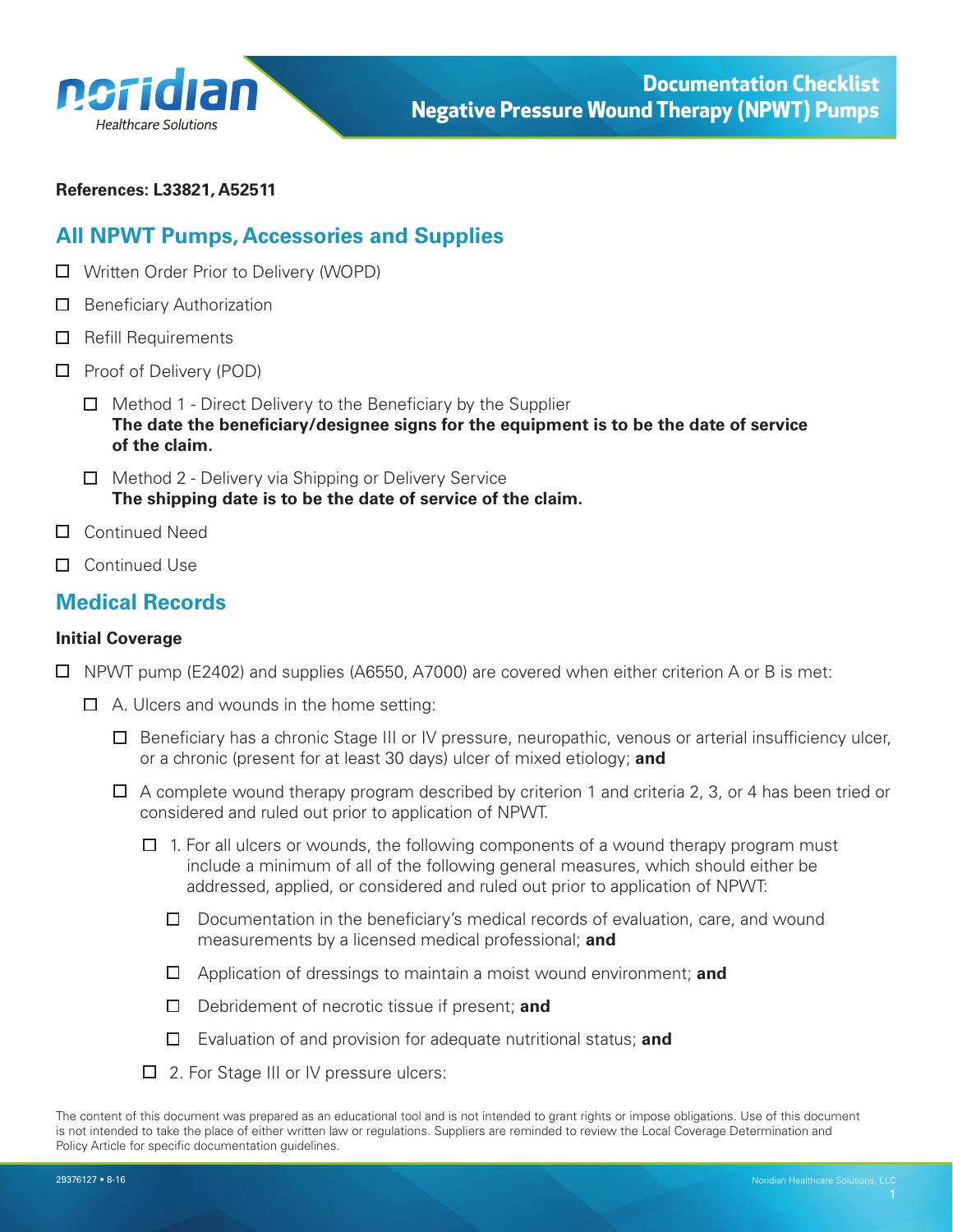- Beneficiary has been appropriately turned and positioned; **and**
- $\Box$  Beneficiary has used a group 2 or 3 support surface for pressure ulcers on the posterior trunk or pelvis; **and**
- Beneficiary's moisture and incontinence have been appropriately managed; **or**
- $\Box$  3. For neuropathic ulcers:
	- Beneficiary has been on a comprehensive diabetic management program; **and**
	- Reduction in pressure on a foot ulcer has been accomplished with appropriate modalities; **or**
- $\Box$  4. For venous insufficiency ulcers:
	- Compression bandages and/or garments have been consistently applied; **and**
	- $\Box$  Leg elevation and ambulation have been encouraged
- $\Box$  B. Ulcers and wounds encountered in an inpatient setting:
	- $\Box$  An ulcer or wound is encountered in the inpatient setting and, after wound treatments described under A-1 and A-2, A-3 or A-4 have been tried or considered and ruled out, NPWT is initiated because it is considered the best available treatment option; **or**
	- $\Box$  Beneficiary has complications of a surgically created wound or traumatic wound where there is documentation of medical necessity for accelerated formation of granulation tissue which cannot be achieved by other topical wound treatments.

Note: E2402 must be capable of accommodating more than one (1) wound dressing set for multiple wounds.

NPWT pumps and supplies will be denied if one (1) or more of the following are present:

- Presence of necrotic tissue with eschar, if debridement is not attempted; **or**
- Osteomyelitis that is not concurrently being treated with intent to cure; **or**
- Cancer in the wound; **or**
- $\Box$  Presence of an open fistula to an organ or body cavity within vicinity of wound

#### **Continued Coverage**

- $\Box$  C. For wounds and ulcers described under A or B above, once placed on an NPWT pump and supplies, for coverage to continue, a licensed medical professional must do the following:
	- $\Box$  1. On a regular basis:
		- Directly assess the wound(s); **and**
		- Supervise or perform NPWT dressing changes; **and**
	- $\Box$  2. At least monthly, document changes in the ulcer's dimensions and characteristics

#### **When Coverage Ends**

- $\Box$  For wounds and ulcers described under A or B above, an NPWT pump and supplies will be denied as not reasonable and necessary with any of the following, whichever occurs earliest:
	- Criteria C1-C2 above cease to occur; **or**
	- Per the treating physician, wound healing has occurred to the degree that NPWT may be discontinued; **or**
	- Any measurable degree of wound healing has failed to occur over the prior month; **or**
	- Four (4) months have elapsed using an NPWT pump in the treatment of the most recent wound; **or**